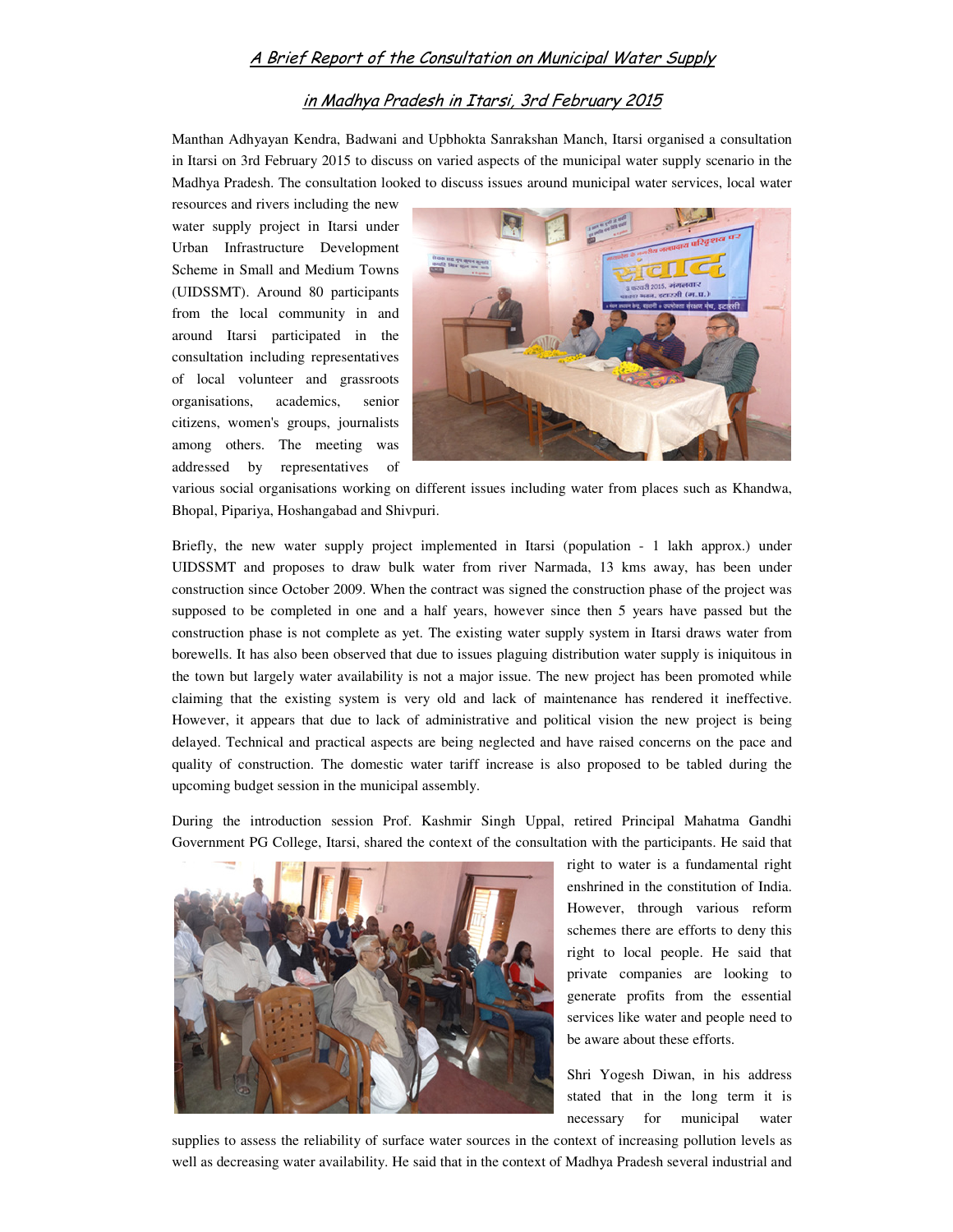municipal water supply schemes are being proposed to supply raw water from Narmada River based on

old estimated river flows. He said however, over a period of time the overall river flows have decreased and the pollution load has also increased in the waters. He stated that several schemes being planned for urban water supply do not take into account the needs of the local people. He called upon the local communities to understand the motives behind such schemes and requested that they campaign to make them pro-poor and pro-marginalised.

Shri Rehmat of Manthan Adhyayan



Kendra stated that for the proposed water supply scheme in Itarsi, the tender for the construction work was awarded at Rs 26.11 crores even though the approved cost of the project was Rs 13.81 crores. In the mean while the time limit of the tender expired and financial arrangement for the difference amount could not be reached by both the parties. The dispute in this matter between the private company and the municipal body has now reached the Madhya Pradesh High Court and is sub-judice. The works on the scheme began much later but kept lagging due to inordinate delays. The construction was planned to be completed in 1.5 years but during that period only 20% work was done. The private company has been given extensions 4 times but it is difficult to predict when the works would finish. The construction work mainly focuses on bulk water supply as compared to improvements in distribution to remove the intracity inequalities. It appears that project benefits would not reach to the poor and slum communities which remain disconnected from the piped water supply services.

Shri Gaurav Dwivedi of Manthan Adhyayan Kendra shared about the conditionalities in the UIDSSMT scheme that the municipal bodies like Itarsi have to agree and sign to be eligible to receive the grants for infrastructure development from the central and state governments. The funds are tied and are supposed to be spent as per the procedures prescribed in the scheme. According to the reforms agenda of UIDSSMT municipal bodies have to agree to implement private participation in urban services like water and sanitation, full cost recovery, increasing user charges and removal of public stand posts. These conditionalities can have severe impacts on the poor and marginalised communities in accessing



domestic water. He also shared that in response to private participation various municipal bodies across the world are now rejecting handing over control of water services to private companies and asserting their own role in providing basic services to the local people - a process also known as remunicipalisation.

Shri Tarun Mandloi from Khandwa shared about the campaign in Khandwa on the private domestic

water supply project in the town. He also shared about the impacts that the local people have been